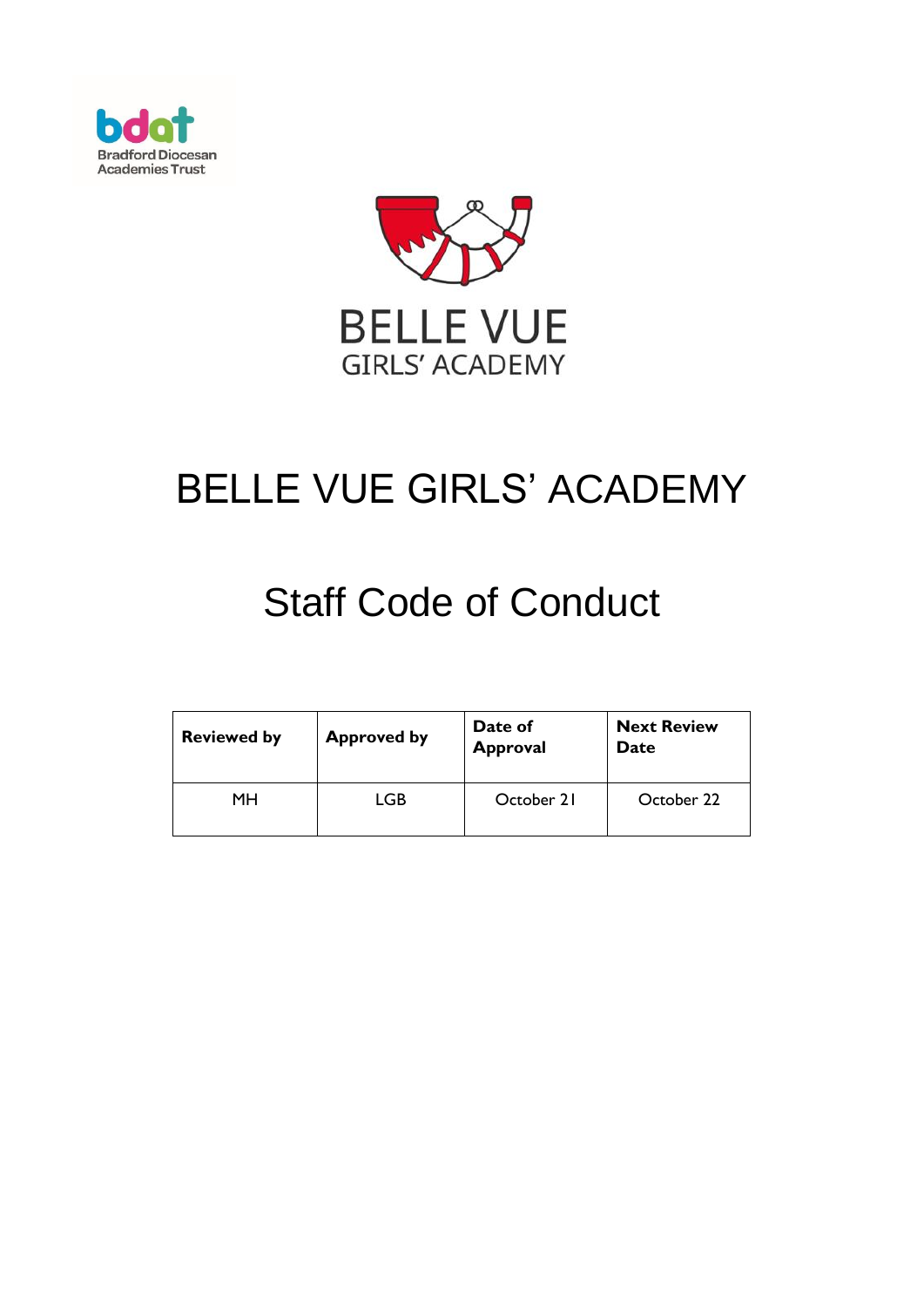#### **1. Aims, scope and principles**

This policy aims to set and maintain standards of conduct that we expect all staff to follow.

By creating this policy, we aim to ensure our school is an environment where everyone is safe, happy and treated with respect.

Many of the principles in this code of conduct are based on the [Teachers' Standards](https://www.gov.uk/government/publications/teachers-standards).

School staff have an influential position in the school and will act as role models for pupils by consistently demonstrating high standards of behaviour.

We expect that all teachers will act in accordance with the personal and professional behaviours set out in the Teachers' Standards.

We expect all support staff, governors and volunteers to also act with personal and professional integrity, respecting the safety and wellbeing of others.

Failure to follow the code of conduct may result in disciplinary action being taken, as set out in our staff disciplinary procedures.

Please note that this code of conduct is not exhaustive. If situations arise that are not covered by this code, staff will use their professional judgement and act in the best interests of the school and its pupils.

#### **2. Legislation and guidance**

In line with the statutory safeguarding guidance [Keeping Children Safe in Education,](https://www.gov.uk/government/publications/keeping-children-safe-in-education--2) we should have a staff code of conduct, which should cover acceptable use of technologies (including the use of mobile devices), staff/pupil relationships and communications, including the use of social media.

#### **3. General obligations**

Staff set an example to pupils. They will:

- Maintain high standards in their attendance and punctuality
- Never use inappropriate or offensive language in school
- Treat pupils and others with dignity and respect
- Show tolerance and respect for the rights of others
- Not undermine fundamental British values, including democracy, the rule of law, individual liberty, and mutual respect and tolerance of those with different faiths and beliefs
- Not express personal beliefs in a way that exploits pupils' vulnerability or might lead them to break the law
- Understand the statutory frameworks they must act within
- Adhere to the Teachers' Standards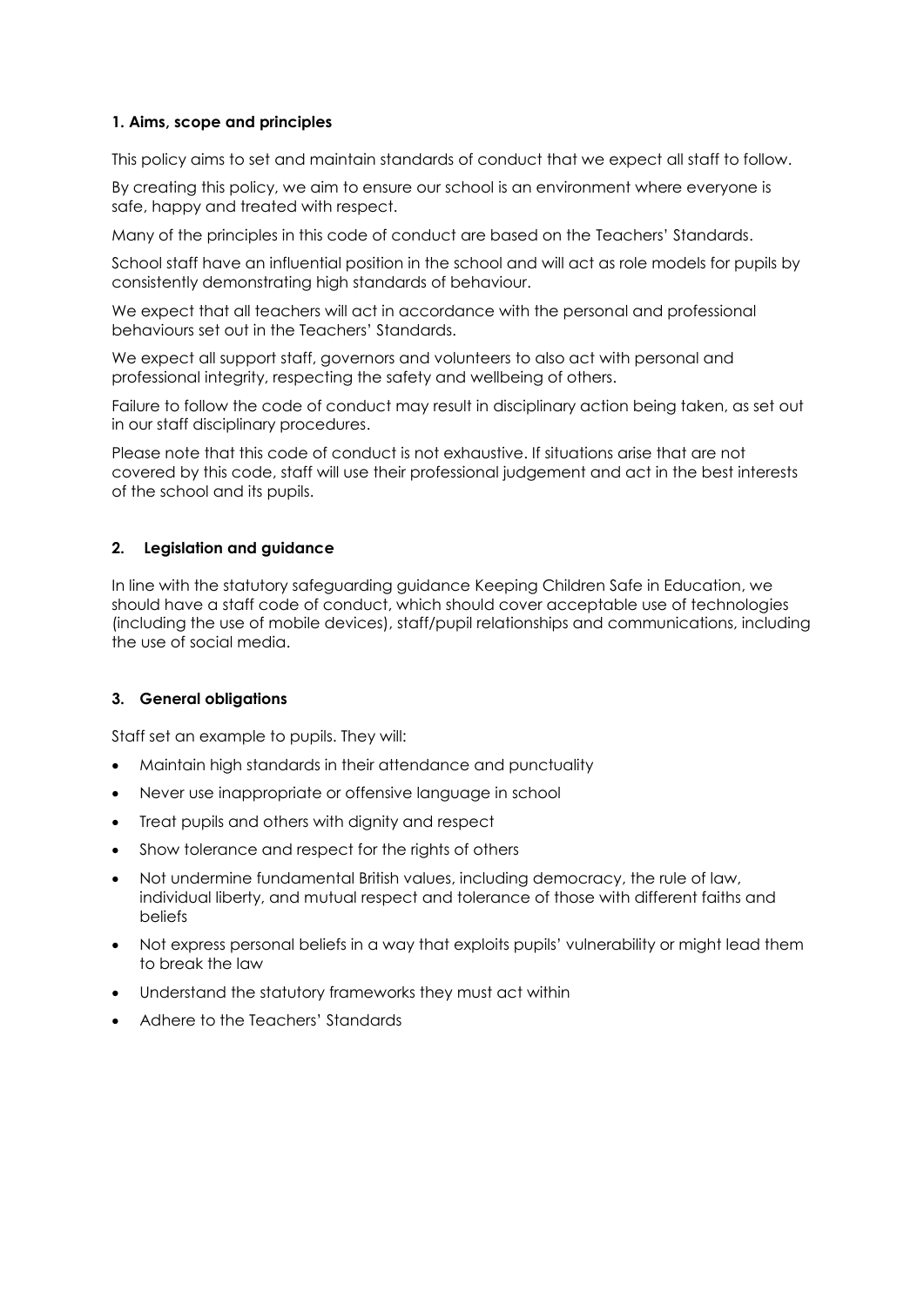# **4. Safeguarding**

Staff have a duty to safeguard pupils from harm, and to report any concerns they have. This includes physical, emotional and sexual abuse, and neglect.

Staff will familiarise themselves with our child protection and safeguarding policy and procedures, and the Prevent initiative, and ensure they are aware of the processes to follow if they have concerns about a child.

Our child protection and safeguarding policy and procedures are available on the school website, under policies. Hard copies are available from the Academy Business Leader.

#### **4.1 Low-level concerns about members of staff**

A low-level concern is a behaviour towards a child by a member of staff that does not meet the harms threshold, is inconsistent with the staff code of conduct, and may be as simple as causing a sense of unease or a 'nagging doubt'. For example, this may include:

- Being over-friendly with children
- Having favourites
- Taking photographs of children on a personal device
- Engaging in one-to-one activities where they can't easily be seen
- Using inappropriate language

Low-level concerns can include inappropriate conduct inside and outside of work.

All staff should share any low-level concerns they have using the reporting procedures set out in our child protection and safeguarding policy. We also encourage staff to self-refer if they find themselves in a situation that could be misinterpreted. If staff are not sure whether behaviour would be deemed a low-level concern, we encourage staff to report it.

All reports will be handled in a responsive, sensitive and proportionate way.

Unprofessional behaviour will be addressed, and the staff member supported to correct it, at an early stage.

This creates and embeds a culture of openness, trust and transparency in which our values and expected behaviour are constantly lived, monitored and reinforced by all staff, while minimising the risk of abuse.

Reporting and responding to low-level concerns is covered in more detail in our child protection and safeguarding policy. This is available on the Academy website and the Academy Business Leader.

## **5. Staff-pupil relationships**

Staff will observe proper boundaries with pupils that are appropriate to their professional position. They will act in a fair and transparent way that would not lead anyone to reasonably assume they are not doing so.

If staff members and pupils must spend time on a one-to-one basis, staff will ensure that:

- This takes place in a public place that others can access
- Others can see in to the room
- A colleague or line manager knows this is taking place

Staff should avoid contact with pupils outside of school hours if possible.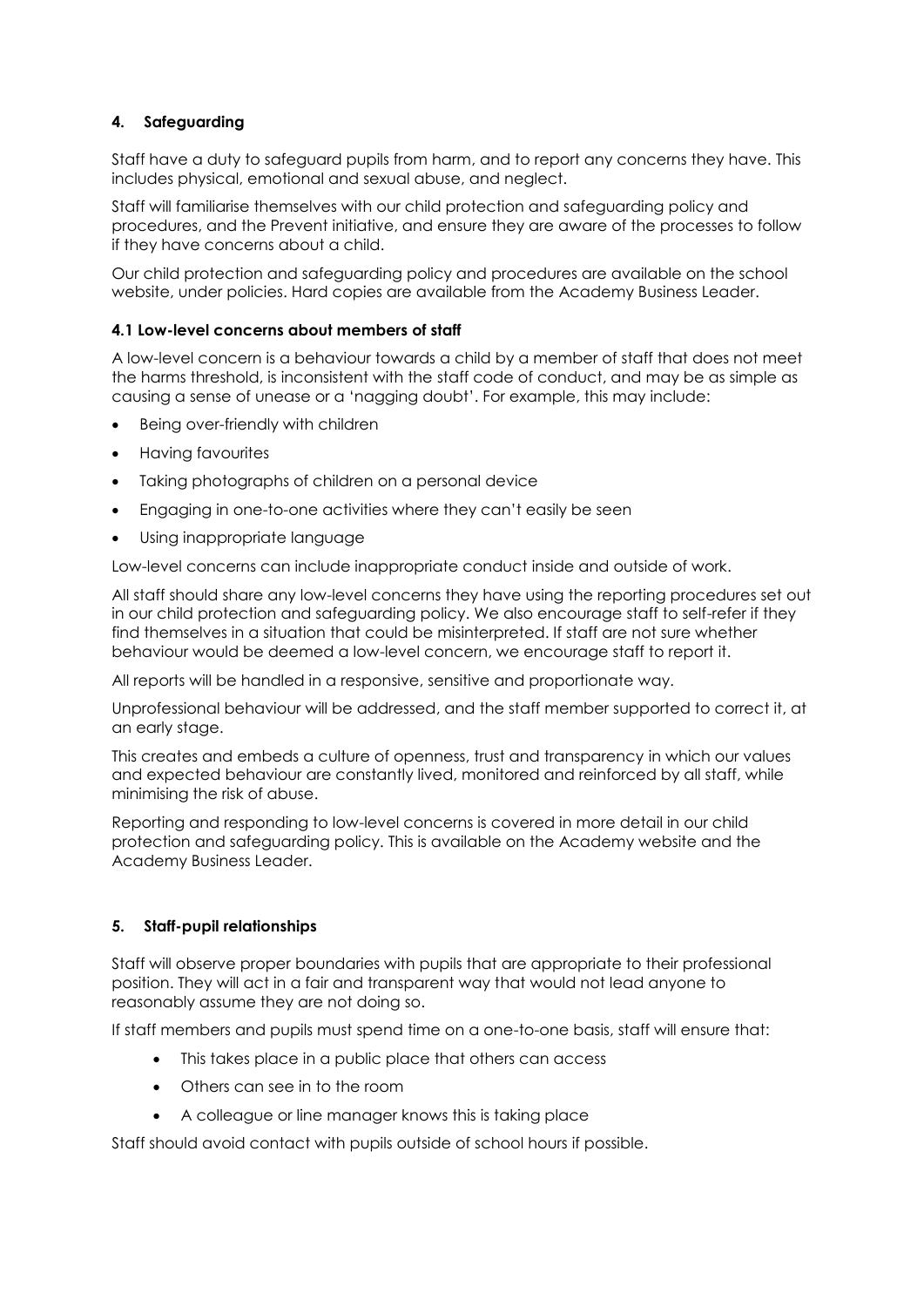Personal contact details should not be exchanged between staff and pupils. This includes social media profiles.

While we are aware many pupils and their parents may wish to give gifts to staff, for example, at the end of the school year, gifts from staff to pupils are not acceptable.

If a staff member is concerned at any point that an interaction between themselves and a pupil may be misinterpreted, or if a staff member is concerned at any point about a fellow staff member and a pupil, this should be reported in line with the procedures set out in our child protection and safeguarding policy.

#### **6. Communication and social media**

School staff's social media profiles should not be available to pupils. If they have a personal profile on social media sites, they should not use their full name, as pupils may be able to find them. Staff should consider using a first and middle name instead, and set public profiles to private.

Staff should not attempt to contact pupils or their parents via social media, or any other means outside school, in order to develop any sort of relationship. They will not make any efforts to find pupils' or parents' social media profiles.

Staff will ensure that they do not post any images online that identify children who are pupils at the school without their consent.

## **7. Acceptable use of technology**

Staff will not use technology in school to view material that is illegal, inappropriate or likely to be deemed offensive. This includes, but is not limited to, sending obscene emails, gambling and viewing pornography or other inappropriate content.

Staff will not use personal mobile phones and laptops, or school equipment for personal use, in school hours or in front of pupils. They will also not use personal mobile phones or cameras to take pictures of pupils.

#### **8. Confidentiality**

In the course of their role, members of staff are often privy to sensitive and confidential information about the school, staff, pupils and their parents.

This information should never be:

- Disclosed to anyone unless required by law or with consent from the relevant party or parties
- Used to humiliate, embarrass or blackmail others
- Used for a purpose other than what it was collected and intended for

This does not overrule staff's duty to report child protection concerns to the appropriate channel where staff believe a child has been harmed or is at risk of harm, as detailed further in our child protection and safeguarding policy.